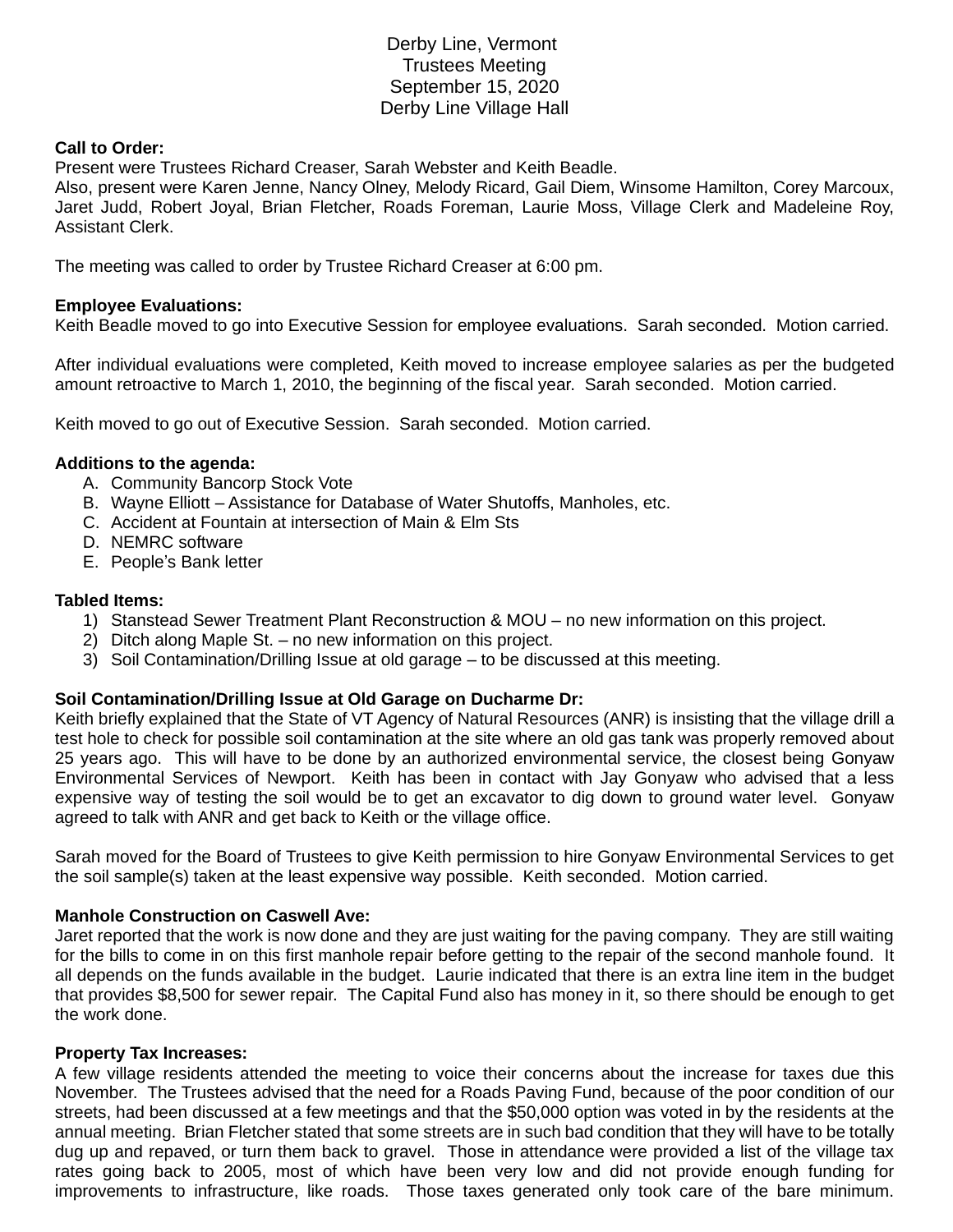Winsome Hamilton requested if agendas of meetings are posted so that residents are made aware of regular and annual meetings. She was informed that all agendas are posted at the Community National Bank, the post office, and at the village office, as well as on Facebook and on the Town of Derby's website. There is also a sign near the street in front of the village office that states the date and time of upcoming Trustees meetings. Sarah suggested that we build an email list serve of residents who want to regularly be notified of trustee's meetings. Corey Marcoux asked if voters will have the opportunity to change the budgeted amount in the future. Richard confirmed that this budgeted item will be considered at each annual meeting if the taxpayers so wish.

Keith explained that the patching and shimming that has been done on our streets for the past few years is really just a waste of money as much of it gets peeled up by the snowplow each winter. Richard noted that the idea is to form a ten-year plan with a priority listing to re-do the streets. Brian has been consulting with a representative at Pike Industries, who will help him formulate a plan of all the streets, what each one needs, and creating a priority list.

Karen asked if the Board had looked into borrowing \$500,000 over the next 20 or 30 years for this paving plan, which would have less of an adverse effect on the taxpayers. Richard stated that he could not see that such a bond would be beneficial since by the time it would be paid off, the village would be back to having very poor streets. Paved roads only last about seven (7) years.

# **Community Bancorp Stock Vote:**

No action was taken.

## **Wayne Elliott & Assistance in Creating Database of Water Shutoffs, etc:**

Laurie stated that she had been looking for software to create a database of all water shutoffs, manhole locations, etc., but has been unable to find anything. Wayne Elliott of Aldrich & Elliott Engineers has advised that they are capable of working with the village road crew to map out these locations with GPS, and provide them to the village in pdf form. It is crucially important for the road crew to know where shutoffs, etc. are especially in an emergency. Otherwise, they waste time before any work can be done.

Wayne Elliott has quoted a cost of \$15,000 to \$20,000, but that there is loan forgiveness available. Laurie will find out from him if there will be ongoing costs beyond the \$15,000 to \$20,000 for upkeep of the database. **Tabled.** 

## **Fountain at Intersection of Main & Elm Sts:**

Brian reported that someone had hit the fountain with his car on Sept. 11, 2020 and knocked it completely off its base. He is waiting to hear back from the state trooper who took the report to find out if the driver has insurance.

# **NEMRC Software:**

Laurie informed the trustees that the village accounting is now on an accrual basis and should be on a cash basis. The reports generated now have to be changed by hand and then put into an Excel spreadsheet, which takes her a lot of time. NEMRC says they can help update the books accordingly over 10 to 15 hours at a cost of \$145.00 per hour.

Sarah moved to give Laurie permission to work with NEMRC at their cost to get the village accounting software to a cash basis. Keith seconded. Motion Carried.

## **People's Bank Letter:**

Laurie provided a letter from the bank indicating that the usual annual payment to them for the Elm St. Project can be lowered to \$37,000 from \$60,000. Because of COVID-19, the bank is deferring the interest, but the full amount would have to be paid eventually anyway. It was agreed that Laurie should pay the \$60,000 as budgeted.

## **Business from Trustees, Treasurer and Road Foreman:**

Extended Warranty on 2016 Ford Truck: Brian reported that the truck needs \$800 of repair to the directional signals, but the dealer states that no extended warranty was purchased at the time of vehicle purchase. Brian seemed to remember that the extended warranty was purchased in June 2016, but it cannot be found. They probably will not be able to get this vehicle inspected without these repairs. He may go to another Ford dealer for another quote. Richard suggested that the 2016 minutes of meetings be checked, but that the repairs must be made anyway. **Tabled.**

Flushing of hydrants: Brian stated that he wants to flush hydrants in October, but they usually have to wait for